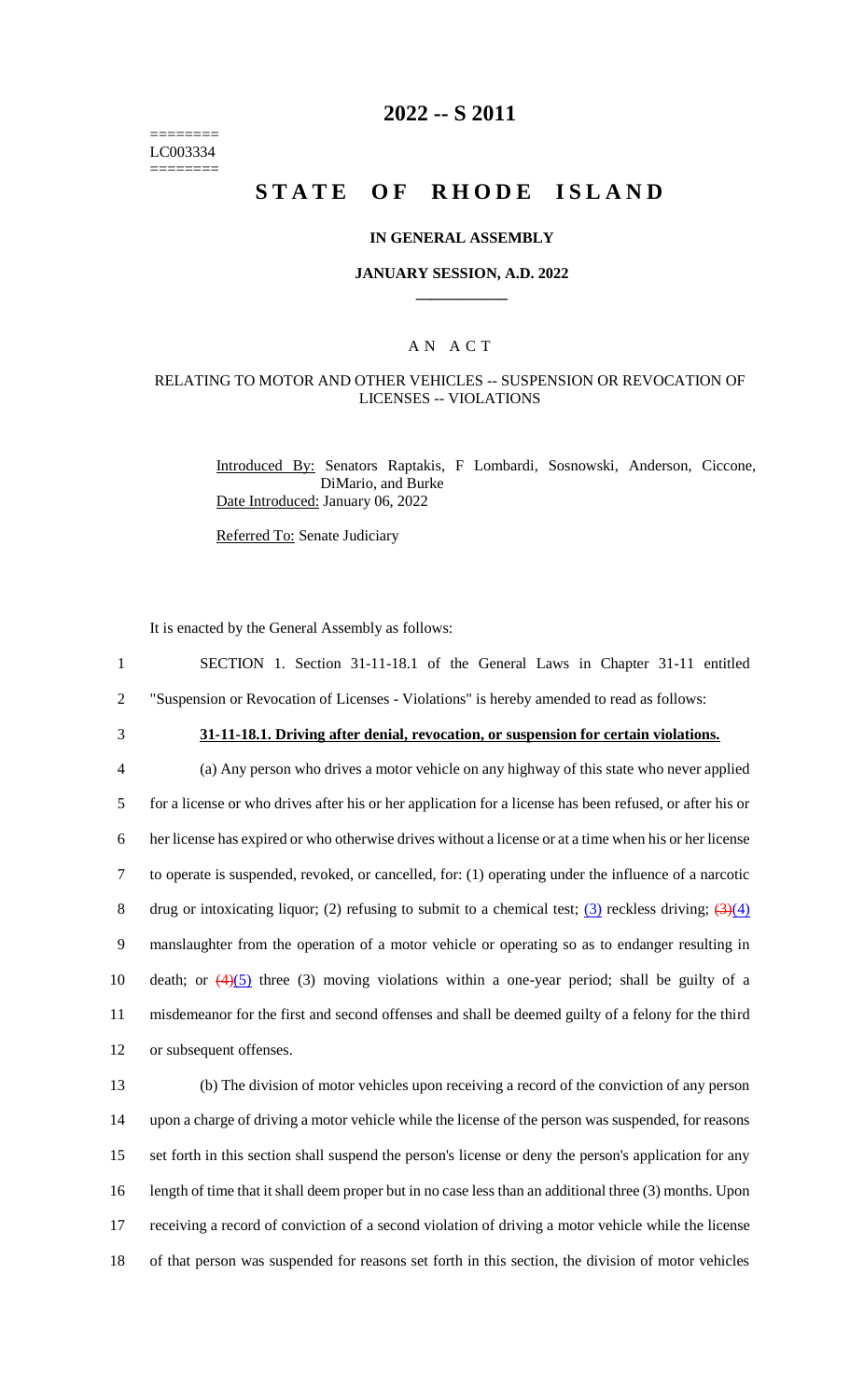shall suspend the person's license or deny the person's application for any length of time that it shall deem proper but in no case less than an additional six (6) months. Any subsequent conviction shall result in license revocation. Upon receiving a record of the conviction of any person upon a charge of driving after his or her application for a license had been refused, or after his or her license had been revoked or cancelled for reasons set forth in this section, the division of motor vehicles shall not issue a new license for an additional period of one year from and after the date the person would otherwise have been entitled to apply for a new license.

 (c)(1) Upon a first conviction under this section a mandatory fine of five hundred dollars (\$500) shall be imposed, and if the person was driving after his or her application for a license had been refused, or at a time when his or her license to operate was suspended, revoked, or cancelled for operating under the influence of a controlled substance or intoxicating liquor, or his or her refusal to submit to a chemical test, reckless driving, manslaughter from the operation of a motor vehicle, or operation so as to endanger, death resulting, the person shall be imprisoned for a 14 minimum of ten (10) days.

 (2) A mandatory fine of five hundred dollars (\$500) for a second conviction under this section within a five (5) year period shall be imposed, and if the person was driving after his or her application for a license had been refused, or at a time when his or her license to operate was suspended, revoked, or cancelled for operating under the influence of a controlled substance or intoxicating liquor or his or her refusal to submit to a chemical test, reckless driving, manslaughter from the operation of a motor vehicle, or operation so as to endanger, death resulting, the person shall be imprisoned for a minimum of six (6) months to one year.

 (3) For any subsequent conviction within a five (5) year period, a fine of one thousand dollars (\$1,000) shall be imposed and the person may be imprisoned for up to one year or be required to participate in a public service program designated and approved by the court. If the person was driving after his or her application for a license had been refused or at a time when his or her license to operate was suspended, revoked, or cancelled for: (i) operating under the influence of a controlled substance or intoxicating liquor; (ii) his or her refusal to submit to a chemical test; (iii) reckless driving; (iv) manslaughter from the operation of a motor vehicle; or (v) operating so as to endanger, death resulting; the person shall be imprisoned for a minimum of one year. Jurisdiction for violations of this section is given to the district court and the court shall have full authority to impose any sentence authorized for violations of this section.

 (d) No fines, suspensions, treatment, or jail provided for under this section can be suspended.

(e) When any law enforcement officer arrests a person for driving a motor vehicle while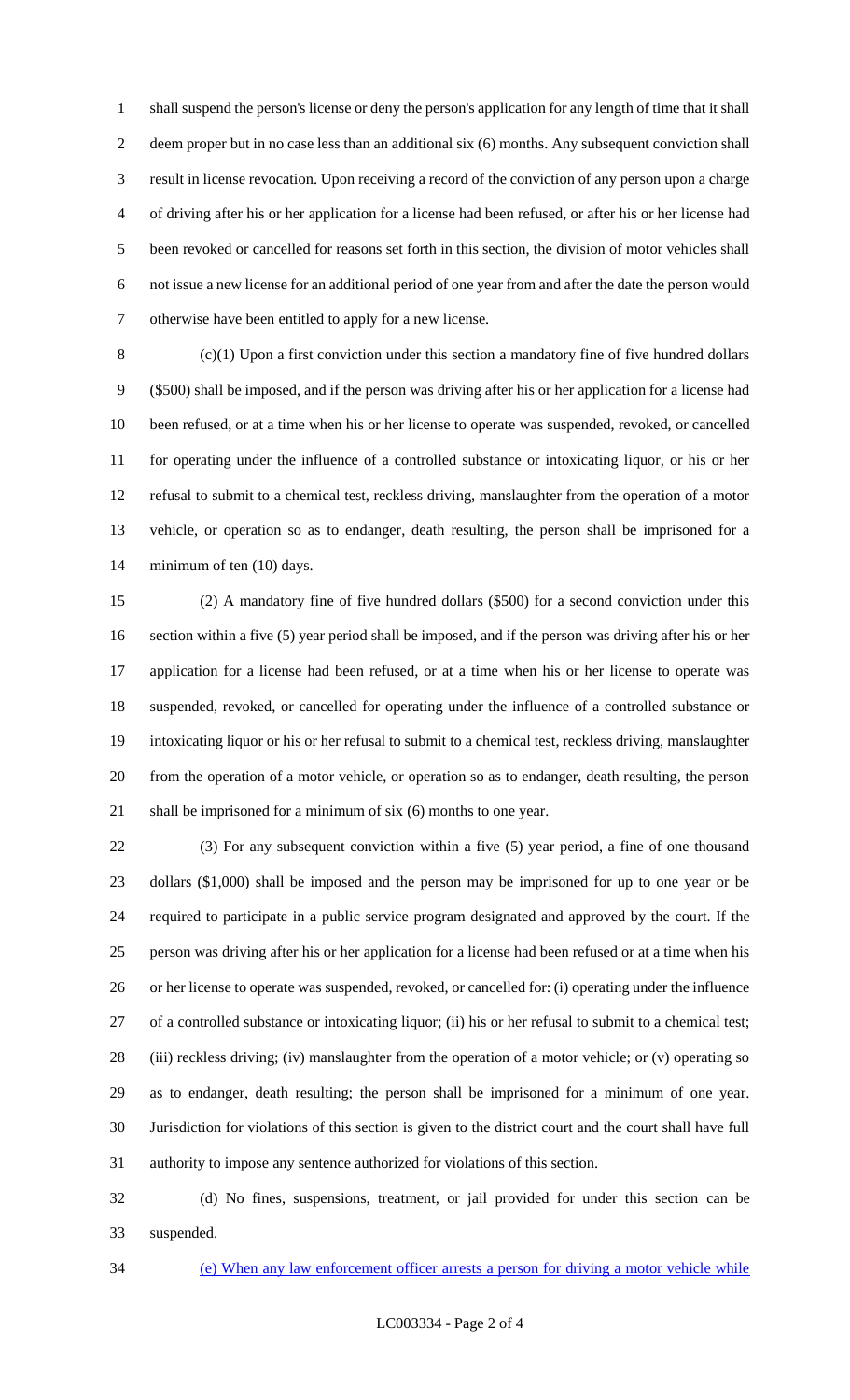- 1 the license of the person was suspended, revoked or cancelled for any of the reasons set forth in
- 2 subsections (a)(1) or (a)(2) of this section, and the vehicle so driven is owned in whole or in part
- 3 by the person so arrested, the license plates of that vehicle shall be confiscated by the arresting
- 4 officer and shall be impounded for a period of not less than ninety (90) days; provided, however,
- 5 that if the charges hereunder are dropped or dismissed for any reason, the license plates shall
- 6 thereupon be returned to their owner, and in no event shall such impoundment continue beyond the
- 7 duration of any sentence imposed under this section; and provided further, that if a court determines
- 8 that such impoundment would cause undue hardship to dependents of the offender, the court may
- 9 order the division of motor vehicles to issue a temporary substitute license plate to the vehicle under
- 10 such terms and for such time as the court deems necessary to achieve substantial justice.
- 11 SECTION 2. This act shall take effect upon passage.

#### ======== LC003334 ========